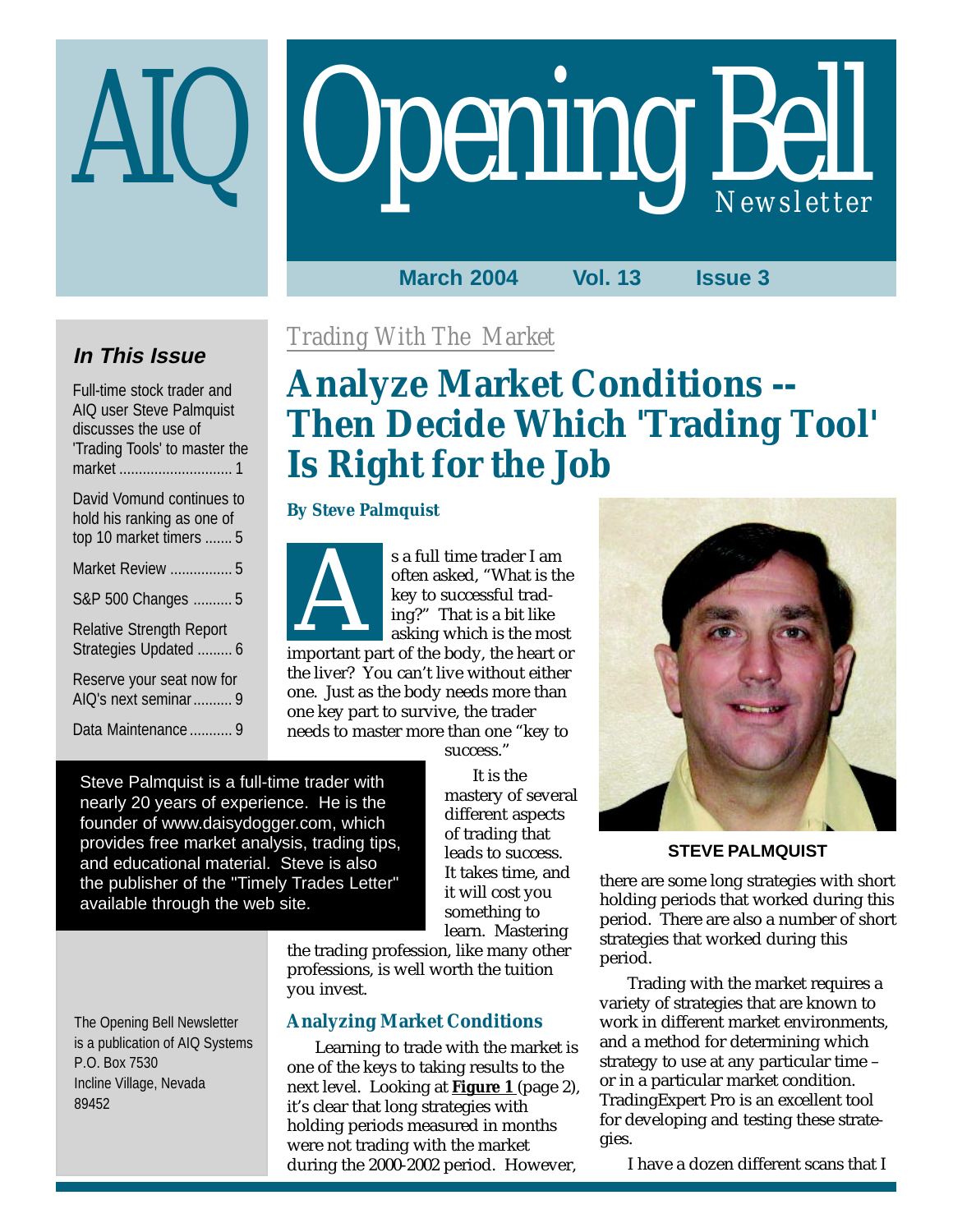## AIQ Opening Bell March 2004

distribution, and patterns. I have run every evening. These scans look for long and short pullback setups, volume accumulation, volume tested these scans in bullish, bearish, and sideways trading market periods, so I know which ones to use in a given market environment. These scans constitute my Trading Toolbox. Prior to trading, I analyze the market to determine which tool is right for the job.

Analyzing market conditions is so important that I write down my observations each evening as I prepare for the next trading day. I started sharing these observations with my friends, which encouraged me to focus on an objective look at the market. It is this process which eventually led to publishing the *Timely Trades Letter*. Whether you ever publish a letter or not, I encourage you to write down your analysis on the current market conditions every evening. Write a newsletter for yourself. This process will improve your trading.

Try not to be bullish or bearish — just focus on where key support and resistance levels are and what these levels imply for trading. When

## **AIQ Opening Bell Newsletter**

**David Vomund, Publisher G.R. Barbor, Editor P.O. Box 7530 Incline Village, NV 89452**

AIQ Opening Bell does not intend to make trading recommendations, nor do we publish, keep or claim any track records. It is designed as a serious tool to aid investors in their trading decisions through the use of AIQ software and an increased familiarity with technical indicators and trading strategies. AIQ reserves the right to use or edit submissions.

While the information in this newsletter is believed to be reliable, accuracy cannot be guaranteed. Past performance does not guarantee future results.

**© 1992-2004, AIQ Systems**

**Figure 1.** NASDAQ three-year weekly chart.

you decide you're bullish or bearish, there is a tendency to then find reasons to justify your position, especially if you follow the news. Instead, determine what type of

market environment it is and which of the tools in your toolbox should be used.

For Help, press F1

AIQ Charts

 $\mathbb{R}$ 

區

 $\hat{u}$ 

Chart View Draw Explore TagList Window Help

**DE OCEXCH 01/23/04 (73 - 27)** 

OTC Exchange (Weekly)

de de de de porto de de la regione de de la f

I have found NASDAQ trendlines and moving averages to be effective instruments for determining which trading tools should be

used. During backtesting, I have found that several of my trading systems respond well to limiting long entries to periods when the QQQ is above its 30-day simple average. I also use trendlines on the NASDAQ to determine whether to focus on long or short scans, as shown in **Figure 2**.

Figure 2 shows a one-year period where the NASDAQ was basically unchanged. A long-term trader may have broken even for the year. When the NASDAQ was below the

Taglist: STEVEN

Disconnected

*"Trading with the market requires a variety of strategies that are known to work in different market environments and a method for determining which strategy to use at any particular time…TradingExpert Pro is an excellent tool for developing and testing these strategies."*

> descending trendline, I would focus on short setups for swing trades. When the NASDAQ broke the descending trendline, I would begin to focus more on long setups for swing trades. This is part of the process of selecting the best tool for the job.



3705

 $\Box$   $\Box$ 

 $10/13/00$ 

 $-10 \times$ 

 $-10X$ 

5120

4864

4608 4352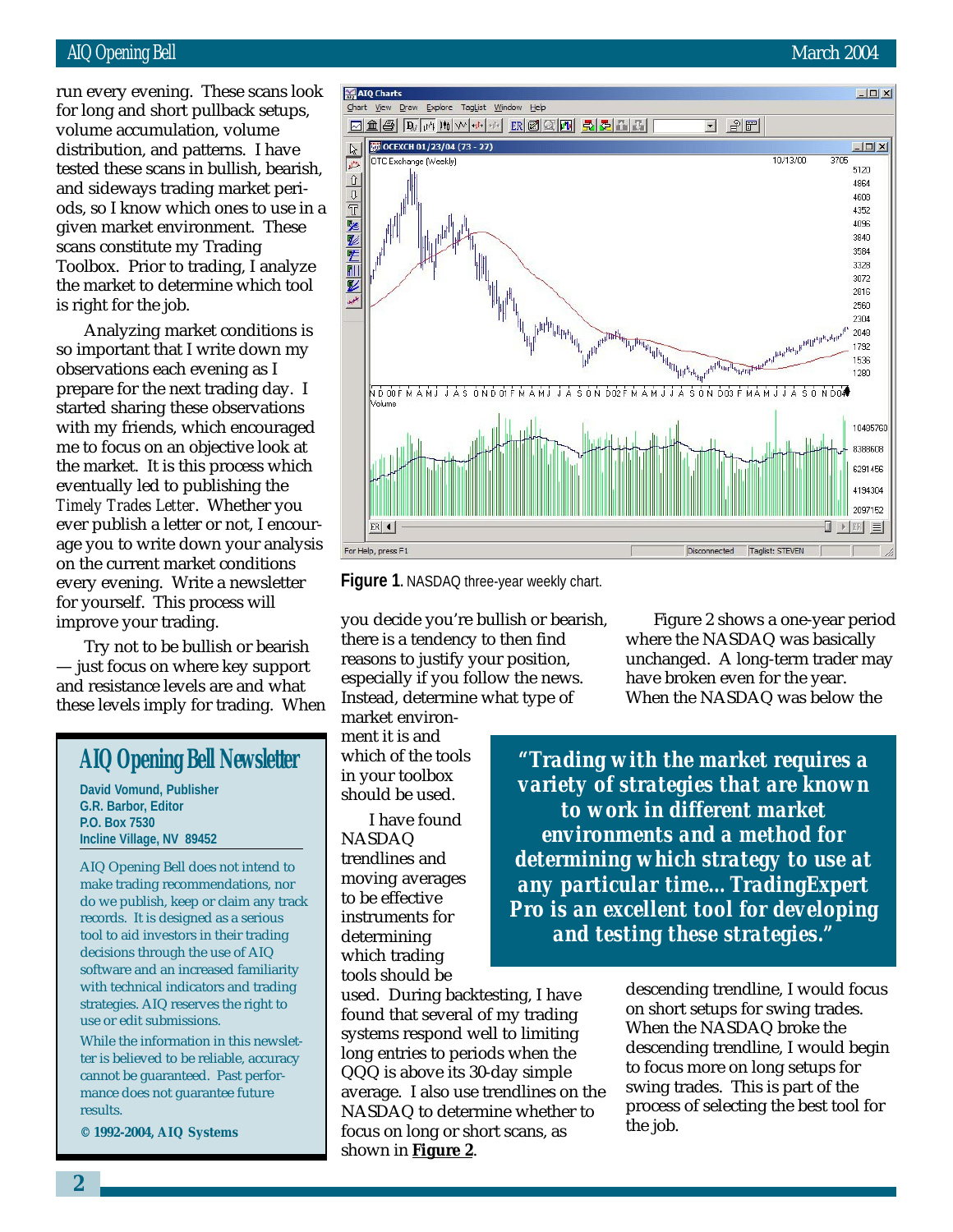## March 2004 **AIQ Opening Bell**

Figure 2 is a close up of the breakout of the descending 50-week moving average shown in Figure 1. The first ascending trendline after the break was drawn through the lows in early April and late May. As long as the NASDAQ was above this trendline, I continued to focus on long setups. The break of this trendline in early August caused me to stop placing long trades. A trendline break implies a change, which could be a basing period or the beginning of a retracement. I do not begin taking short swing trades unless there is a lower low formed after a trendline break.

The retracement of early August in Figure 2 did not form a lower low, so I redrew the upward sloping trendline through the new low as shown on the chart. This new trendline then became one of the filters for determining whether or not to continue taking new long entries.

When the market is in a clear



**Figure 2.** NASDAQ daily chart for 15-month period 05/02 through 07/03. Trendlines are used to determine condition of market and trading strategy that should be employed.

 $-10x$ 

 $\Box$  $\times$ 

1996.8

1971.2 1945.6 1920 1894.4 1868.8 1843.2 1817.6 1792

2097152 1835008

1895

trend as shown in Figure 2, I generally use my tools for swing or intermediate-term trades. When the market is range bound as shown in **Figure 3**, I generally focus on shortterm or swing trades. The pattern

12/03/03

그 위퇴

Ď

setups for all three types of trading are similar. The market conditions tell me which type of trading to do, and the type of trading determines the stop strategy.

## **Matching Trading Techniques to Market Conditions**

Short-term trading involves just playing the breakout. Period. I typically sell after 1-3 days, or a profit of \$1.50 or 4%. This approach can be profitable in range bound markets like the one shown in Figure 3 where longer-term trading just churns the account.

Swing trading involves placing an initial stop under the low of the setup pattern and trailing the stop as the trade moves up. This tends to be more profitable than short-term trading when the market is trending. More information on swing trade setups and stop loss techniques may be found at: daisydogger.com/ Trading\_Techniques.htm.

Intermediate-term trading starts with an initial stop under the low of the setup pattern and typically remains as long as market conditions remain favorable. I will sell when the stock or the market breaks a key trendline or shows signs of topping.

1572864 1310720 1048576 786432 524288 262144  $\mathbf 0$  $ER$   $\vert$   $\vert$  $\mathbb{F}$   $\triangleright$  ER  $\mathbb{E}$ For Help, press F1 Disconnected Taglist: STEVEN **Figure 3.** Candlestick chart of NASDAQ for period 10/03 through 12/03. During these three months, the NASDAQ remained within a narrow trading range.



**데호용 W <sub>[해</sub> W + + + + ER 2 2 M | 조 조 표 |** 또 | STEVEN

Ń

Chart View Draw Explore TagList Window Help

OTC Exchange (Daily)

AIQ Charts

 $\mathbb{R}$ 

 $\overline{t^{y_1}}$  $\hat{\mathbb{U}}$ 

10 回 堅 堅 医 刑 堅

Volume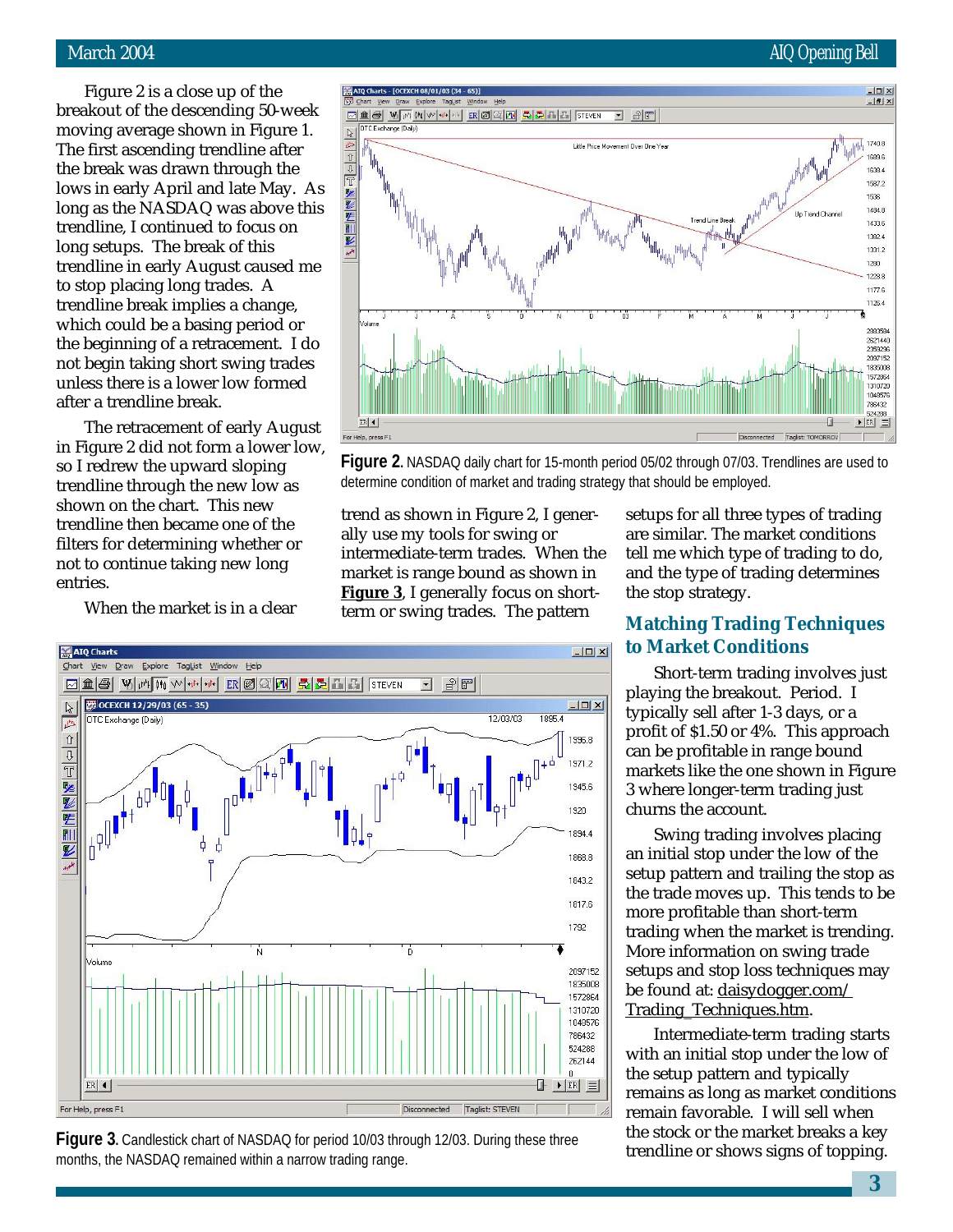techniques. In the third week of A range bound market such as shown in Figure 3 is a good place to use short-term or swing trading November, the market was retesting the recent low set in late October. This type of situation can provide a reasonable risk entry for new long setups if the market shows a clear bounce off the lows, as it did with the large white candle the fourth week of November.

The reason for reduced risk is that if the bounce fails and the market were to drop below the support level of the previous four bars, it would be a signal the market was not ready to move to the top of the range and the longs could be quickly exited. It is usually best to trade with the market trend.

As the market approached the recent high (early November, Figure 3) short-term traders would consider exiting long positions in case the market retraces from the retest of recent highs. The short-term trader locks in profits as a range bound market approaches resistance, and then prepares to trade the short side if the market bounces off the resistance level or the long side again if the market breaks through the

should retrace and re-enter the basing area, a false breakout may be assumed and trades can be quickly closed. A breakout from a basing area is often a time to move from short-term trading to swing or intermediate-term trading.

Intermediate term trading techniques are best used when the market is in a clear trend. New trends often start with the break of an intermediate or long-term

trendline, or a successful retest of a base breakout. In cases like this, consider swing trading until the market has established a higher low. After a higher low is estab-

lished, use it to draw a trendline and consider intermediate-term trading techniques until the trendline is broken.

The break of the descending trendline in Figure 2 took a few weeks for the market to sort out. This is one reason why I don't immediately start intermediate-term

*"The market is a strong force that influences the outcome of most trades…Having different systems that test well for bull, bear, and sideways markets and selecting the right tool for the current market conditions can improve your results."*

resistance level. When the market is in an extended basing period, this can be an effective technique.

Eventually the market will break out of a basing area, which provides another reasonable risk entry in the direction of the break. The reason for reduced risk is that if the market

trading when a trendline is broken by a point or two. To use intermediate-term trading rules the trend must be clear, which is usually not the case until a higher low has been established.

From the time of the trendline break until a higher low is formed, consider using short or swing-trading techniques. Once a higher low has been formed (mid May of Figure 2) a trendline can be drawn and used to determine when to close intermediate-term trades.

These techniques are not exclusive. Uptrends will frequently be channels where both intermediate and short-term trading techniques may be used.

Short-term trading in a channel involves entering longs as the market bounces off the bottom of the channel, and closing them as the market approaches the upper channel boundary. Short-term short positions may be established as the

*"Whether you ever publish a letter or not, I encourage you to write down your analysis on the current market conditions every evening. Write a newsletter for yourself. This process will improve your trading."*

> market bounces off the top of the channel and returns to the lower channel boundary. Counter-trend shorting is for the experienced trader, and should be very short term.

#### **Summary**

The market is a strong force that influences the outcome of most trades. Taking all trades generated by a system regardless of market conditions will likely give you lots of practice at taking draw-downs and stop losses. Having different systems that test well for bull, bear, and sideways markets and selecting the right tool for the current market conditions can improve your results.

Rather than focusing on short, intermediate, or long-term trading, consider developing expertise in all three and letting market conditions determine which set of rules to use. In upcoming issues, I'll describe effective stock trading techniques for the different market environments.

Steve Palmquist can be reached through his *www.Daisydogger.com* web site.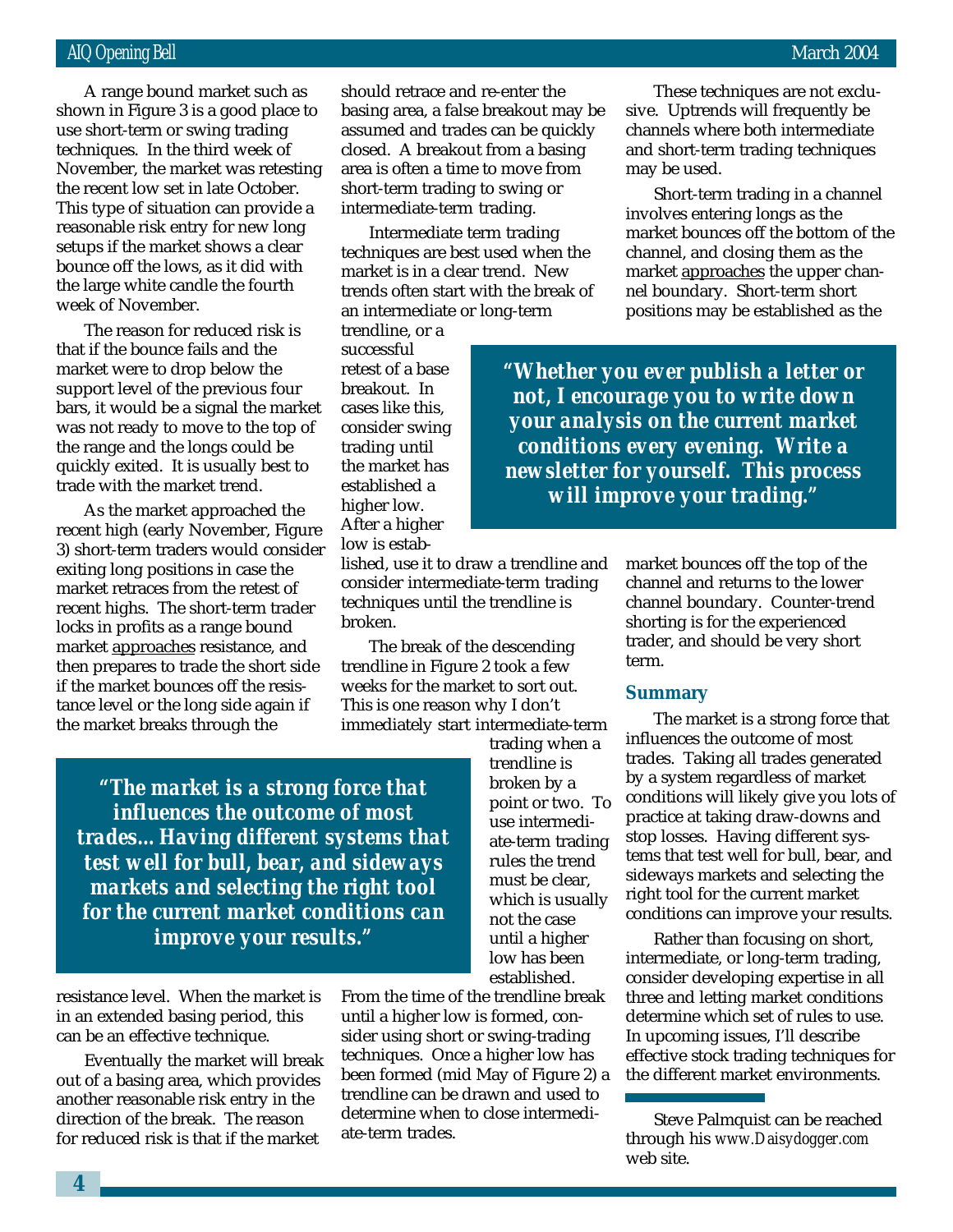# Market Review

t's been a year since the S&P 500 corrected 5%. The market's advance since the bear ended last March has For the stunning but that advance<br>
been stunning but that advance turned parabolic in December and early January. It wasn't until mid-January that the S&P 500 fell below an upward sloping trendline connecting the lows from the parabolic advance. Since that break, the S&P 500 has drifted sideways.

By the end of March, the S&P 500 was in a narrow trading range where 1160 represents the upper end of the range and 1120 represents the lower end of the range. While this index is in a trading range, overbought/ oversold indicators such as the Stochastic are very effective.

During the period of consolidation, there has been a rotation from growth to value. The S&P 500 is in a trading range, but the Nasdaq Composite has underperformed and is in a pattern of lower highs and lower lows.

In March, commodity stocks did well while technology stocks faltered. Energy Services rose 6% and Basic Materials rose 5%. Defensive sectors like Leisure, Consumer Products, and Utilities also performed well.

The worst performing sector was Defense & Aerospace, which lost 7%. Electronics, Internet, and Biotechnology all lost 2%.

## **S&P 500 CHANGES**

**Changes to the S&P 500 Index and Industry Groups:**

There are no changes this month.

## *Timer Digest National Ranking*

# **AIQ's David Vomund Is Ranked As Top Ten Market Timer**

IQ analyst David Vomund's advisory newsletter *VIS Alert* is ranked as one of the 10 best market timing newsletters in the nation by *Timer Digest* advisory newsletter *VIS Alert* is<br>
ranked as one of the 10 best<br>
market timing newsletters in the<br>
nation by *Timer Digest*<br>
(www.timerdigest.com), an independent tracking service of newsletter market timing performance. Vomund uses unique tools found in AIQ's TradingExpert Pro to achieve this high ranking.

In addition to his work as senior analyst for AIQ and his contributions to AIQ's *Opening Bell* newsletter, David is president of Vomund

Vomund Investment Services

Support

In the past two issues we've applied standard Edwards & Magee\* chart pattern analysis to predict a consolidating market. After this week's activity, both the upper and lower ends of the praise have been successfully tested (see S&P 500 chart). The range is very narrow, frustrating<br>trand followers. Last week we guessed the eventual break would be to the downside. That was<br>just a guess, the eventual break c dation, we are changing our market opinion from bullish to neutral. We had a good run during the bullish period but I'm not comfortable being aggressively invested now so a neutral opinion is warranted. The eventual break of this range could tell the direction of the next trend. Currently, 57% of stock are giving unconfirmed AIQ buy signals, which is a neutral reading. Market rotation often occurs during consolidation ranges. After this week, we can identify the rotation—out of growth and into value. Value oriented ETFs dominate the top of the ranking and our *Model Portfolio* (page 3) i It may be that the five-week Nasdaq decline represents a buying opportunity but more likely there is a legitimate shift to value stocks. After all, the value stocks have underperformed the Nasdaq

Resistance<br>Active NDX Signal:<br>Rel. Strength Favors

MARKET CHARTS

Support

Resistance

for about a year.

Active AIQ DJIA Signal:<br>Active VIS Alert Signal:

**MARKET OPINION BEARISH** 

**Large Company Stocks** 

1122

1160

Sell on Oct.22 Neutral on Feb. 21



**David Vomund**

Investment Services, publisher of the *VIS Alert* advisory newsletter. His market timing performance in *VIS Alert* ranks seventh best in the country by *Timer Digest* for the 10-year time period ending December 31, 2003. Vomund relies exclusively on TradingExpert Pro for his market timing decisions. As the market has changed over the last 10 years, his market timing techniques have evolved. He currently relies heavily on the uncon-

**FEBRUARY 21, 2004** 

**Nasdag Growth Stocks** 

2000

2007<br>Sell on February 9<br>SPX over Nasdaq

-David Vomund

 $\supset$  BULLISH

firmed signal ratio (US) found on the Market Log report and also on the reading of the Nasdaq's RSMD SPX indicator, an indicator unique to AIQ's TradingExpert Pro.

While others have temporarily held the top timer slot, Vomund takes pride in the consistency of his results. He explains, "an AIQ user once told me that the key to investment success is to understand that you can be wrong, but you can't be wrong for a long period of time. I've been on the wrong side of the market on plenty of occasions, but I don't stay there long."

For information on David Vomund's VIS Alert Newsletter, visit www.visalert.com.

Novell (NOVL), last week's Bearish Spotlight, fell 15% this week. This short position

should be covered on its first up day.<br>Sector fund investors should hold Consumer Products and the market.

\* Technical Analysis of Stock Trends by Edwards & Mag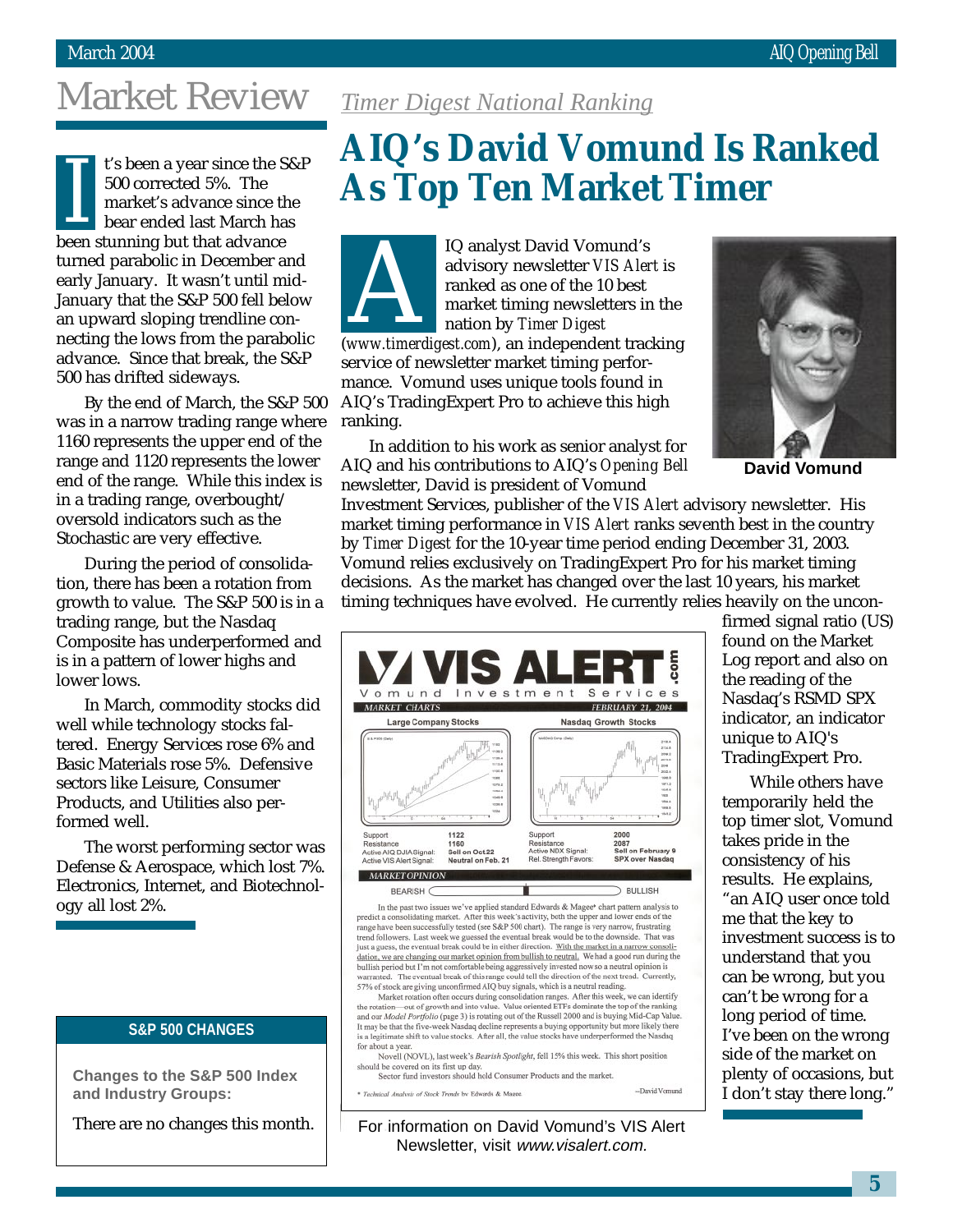## *Updated Performance: Market Sector Strategies*

# **Our 'Relative Strength Report Strategies' Outperform S&P 500 by Wide Margin**

#### **By David Vomund**

n the October and December 2003 *Opening Bell* newsletters, we focused on mechanical trading systems that took advantage of Fi the October and December 2003<br>
her 2003 Opening Bell<br>
mewsletters, we focused<br>
mechanical trading system<br>
that took advantage of<br>
AIQ's Relative Strength report to trade market sectors. One strategy trades ETFs (Exchange Traded funds) that track various market segments while the other strategy trades the Fidelity sector funds. In this article, we'll update their performance.

#### **Style Index Strategy (ETFs)**

AIQ is known for spotting sector rotation. Our Style Index strategy applies the concepts of sector rotation but instead of buying individual sectors, the strategy rotates to the best performing market segments. These market segments include

*"The Style Index strategy is designed to rotate to the segments of the market that have the best performance. During the bullish years, returns will often be led by the strength of the Nasdaq 100 (QQQ) holding. During the bearish years, the portfolio is designed to rotate to less volatile value-based securities."*

large-cap growth, large-cap value, small-cap growth, small-cap value, and a mid-cap index.

Exchange Traded Funds (ETFs) are the trading vehicles used in this strategy. ETFs combine elements of index funds in that they track specific market indexes, but they trade on stock exchanges just like a

include a mid-cap growth, a mid-cap value, and a largecap value ETF. While ETFs are used as the trading vehicle, mutual funds from ProFunds *(www.profunds.com)* will work as well. This Style Index Strategy

utilizes AIQ's Relative Strength report. The Short-Term Relative Strength Strong report is run every other Friday on the ETFs listed in Table 1. This report looks at the last 120 trading days (approx. six months) and breaks them into quarters. A percentage return figure is calculated for each quarter. These returns are then

|  |  | Table 1. Style Index Trading Vehicles |
|--|--|---------------------------------------|
|  |  |                                       |

| Ticker     | FTF                       | <b>Market Segment</b> |
|------------|---------------------------|-----------------------|
| DIA        | Dow Diamond               | Large-Cap Value       |
| QQQ        | Nasdaq 100 Tracking Stock | Large-Cap Growth      |
| SPY        | <b>S&amp;P 500 SPDR</b>   | Large-Cap Index       |
| <b>MDY</b> | MidCap SPDR               | Mid-Cap Index         |
| IJS        | iShares Small-Cap Value   | Small-Cap Value       |
| IJT        | iShares Small-Cap Growth  | Small-Cap Growth      |
| IWM        | iShares Small-Cap Index   | Small-Cap Index       |
|            |                           |                       |

stock. **Table 1** lists the ETFs used in this strategy. More ETFs can be added to this list.

For my *VIS Alert.com* newsletter

portfolio, I also To begin the strategy, the Relative Strength report is run on the ETFs after Friday's close. The top two in the ranking are purchased, making a fully invested portfolio. Two weeks later, the Relative Strength report is run again. If the current holdings are rated as one of the three best in the report (or the top half if you include more ETFs), then there are no trades. If a holding falls in the Relative Strength report to where it is no longer in the top three, then it is sold and the highest rated ETF is purchased.

worth of data.

The strategy is designed to rotate to the segments of the market that have the best performance. During the bullish years, returns will often be led by the strength of the Nasdaq 100 (QQQ) holding. During the bearish years, the portfolio is designed to rotate to less volatile value-based securities.

averaged with twice the weight placed on the most recent quarter's

Since price history on ETFs is

**6**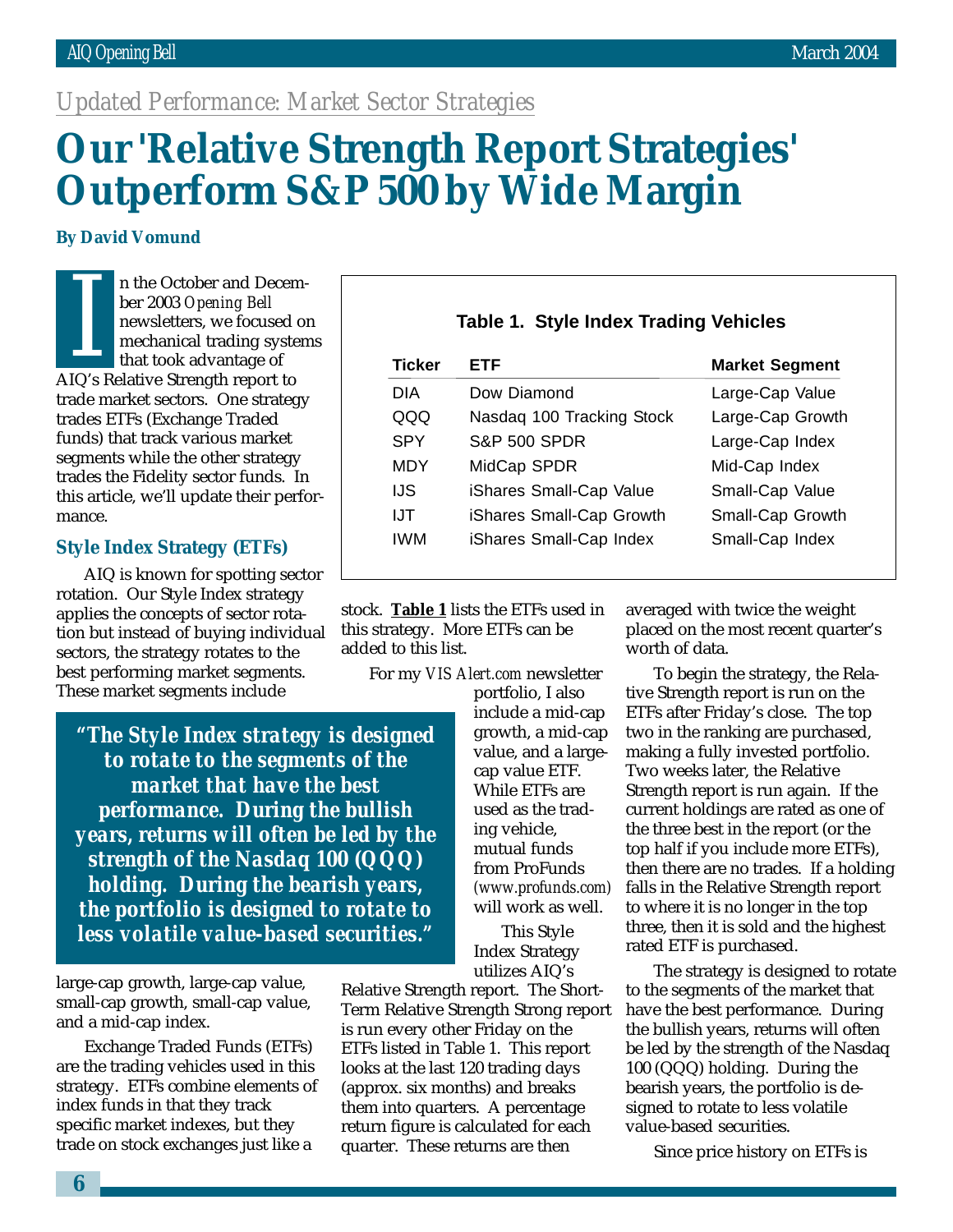limited, it is not possible to run a backtest that covers both bull and bear markets. Most of the ETFs began trading in 2000. Therefore, a backtest of a trading system cannot be run using ETF trades but must instead be run on the benchmark indices that the ETFs track.

For example, before the Nasdaq 100 ETF (QQQ) was traded, our backtest purchased the Nasdaq 100 index. Before the Dow Diamond was traded, the backtest bought the Dow Jones Industrial Average.

Our backtest on this strategy covered 1998 through 2002. For the test, the ETF trade prices were based on the close the day after the signal (i.e. Monday's close). In 2003 an actual account was employed and some discretion was used to determine when to act on a trade.

The strategy gained 37.94% in 2003. A backtest from 1998 through end of 2003 shows a gain of 133%. The S&P 500 gained 25% over the same time period. **Table 2** lists all the individual trades. The average holding period was 94 calendar days.

## **Fidelity Sector Fund Strategy**

The Sector Fund strategy uses the same concept as the Style Index strategy. To begin the strategy, the Short Term Relative Strength report is run on the 40 Fidelity sector funds. The top two are purchased. Two weeks later, the Relative Strength report is run again. If the current holdings are in the top half of the report (i.e. the top 20), then there are no trades.

If, however, a holding falls to the bottom half of the report, then it is sold and the top-rated sector fund is purchased. We do not double into funds and the account is always fully invested in two funds.

For our backtest, buy and sell prices were the closing prices at the end of the week (i.e. the day the reports were run). With real money, people would place the trades on

## **Table 2. Individual Trade Details**

| <b>Ticker</b> | <b>Buy Date</b> | <b>Sell Date</b> | % Change |
|---------------|-----------------|------------------|----------|
| <b>CVK</b>    | 1/5/1998        | 2/17/1998        | 3.39     |
| <b>MDY</b>    | 1/5/1998        | 1/20/1998        | $-0.93$  |
| <b>RUT</b>    | 1/20/1998       | 2/2/1998         | 0.72     |
| <b>SPY</b>    | 2/2/1998        | 5/11/1998        | 10.82    |
| <b>NDX</b>    | 2/17/1998       | 3/16/1998        | 4.57     |
| <b>MDY</b>    | 3/16/1998       | 3/30/1998        | 0.13     |
| <b>DIA</b>    | 3/30/1998       | 7/6/1998         | 3.52     |
| <b>NDX</b>    | 5/11/1998       | 3/10/1999        | 64.66    |
| <b>SPY</b>    | 7/6/1998        | 5/10/1999        | 15.78    |
| <b>NDX</b>    | 3/10/1999       | 5/22/2000        | 60.21    |
| <b>DIA</b>    | 5/10/1999       | 8/2/1999         | $-3.13$  |
| <b>CVK</b>    | 8/2/1999        | 9/13/1999        | $-2.51$  |
| <b>DIA</b>    | 9/13/1999       | 9/27/1999        | $-6.55$  |
| <b>CVK</b>    | 9/27/1999       | 10/25/1999       | $-3.17$  |
| <b>CKG</b>    | 10/25/1999      | 11/8/1999        | 6.2      |
| <b>MDY</b>    | 11/8/1999       | 12/20/1999       | $-2.03$  |
| <b>CKG</b>    | 12/20/1999      | 4/24/2000        | 4.24     |
| <b>DIA</b>    | 4/24/2000       | 5/8/2000         | $-2.7$   |
| <b>CKG</b>    | 5/8/2000        | 7/31/2000        | $-2.07$  |
| <b>MDY</b>    | 5/22/2000       | 7/3/2000         | 6.11     |
| QQQ           | 7/3/2000        | 7/31/2000        | $-6.04$  |
| <b>IJS</b>    | 7/31/2000       | 8/12/2002        | 11.34    |
| <b>MDY</b>    | 7/31/2000       | 3/26/2001        | $-5.56$  |
| <b>IWM</b>    | 3/26/2001       | 5/7/2001         | 9        |
| <b>DIA</b>    | 5/7/2001        | 5/21/2001        | 3.74     |
| <b>IWM</b>    | 5/21/2001       | 7/30/2001        | $-6.37$  |
| IJT           | 7/30/2001       | 12/17/2001       | $-1.5$   |
| <b>MDY</b>    | 12/17/2001      | 12/31/2001       | 1.53     |
| IJT           | 12/31/2001      | 2/25/2002        | $-3.42$  |
| <b>DIA</b>    | 2/25/2002       | 3/11/2002        | 4.43     |
| <b>MDY</b>    | 3/11/2002       | 4/8/2002         | 0.1      |
| IJT           | 4/8/2002        | 4/22/2002        | 2.03     |
| <b>IWM</b>    | 4/22/2002       | 5/20/2002        | $-1.4$   |
| IJT           | 5/20/2002       | 6/17/2002        | $-5.73$  |
| <b>MDY</b>    | 6/17/2002       | 7/15/2002        | $-13.96$ |
| <b>DIA</b>    | 7/15/2002       | 9/9/2002         | $-1.86$  |
| <b>MDY</b>    | 8/12/2002       | 10/21/2002       | $-1.66$  |
| IJT           | 9/9/2002        | 10/21/2002       | $-1.12$  |
| <b>DIA</b>    | 10/21/2002      | 12/2/2002        | 4.04     |
| QQQ           | 10/21/2002      | 5/8/2003         | 14.33    |
| <b>IWM</b>    | 12/2/2002       | 12/16/2002       | $-3.68$  |
| IJT           | 12/16/2002      | 4/7/2003         | $-3.88$  |
| <b>IWM</b>    | 4/7/2003        | 12/31/2003       | 48.57    |
| <b>IJS</b>    | 5/9/2003        | 6/2/2003         | 5.57     |
| QQQ           | 6/4/2003        | 8/8/2003         | $-1.15$  |
| <b>IJS</b>    | 8/12/2003       | 12/31/2003       | 18.25    |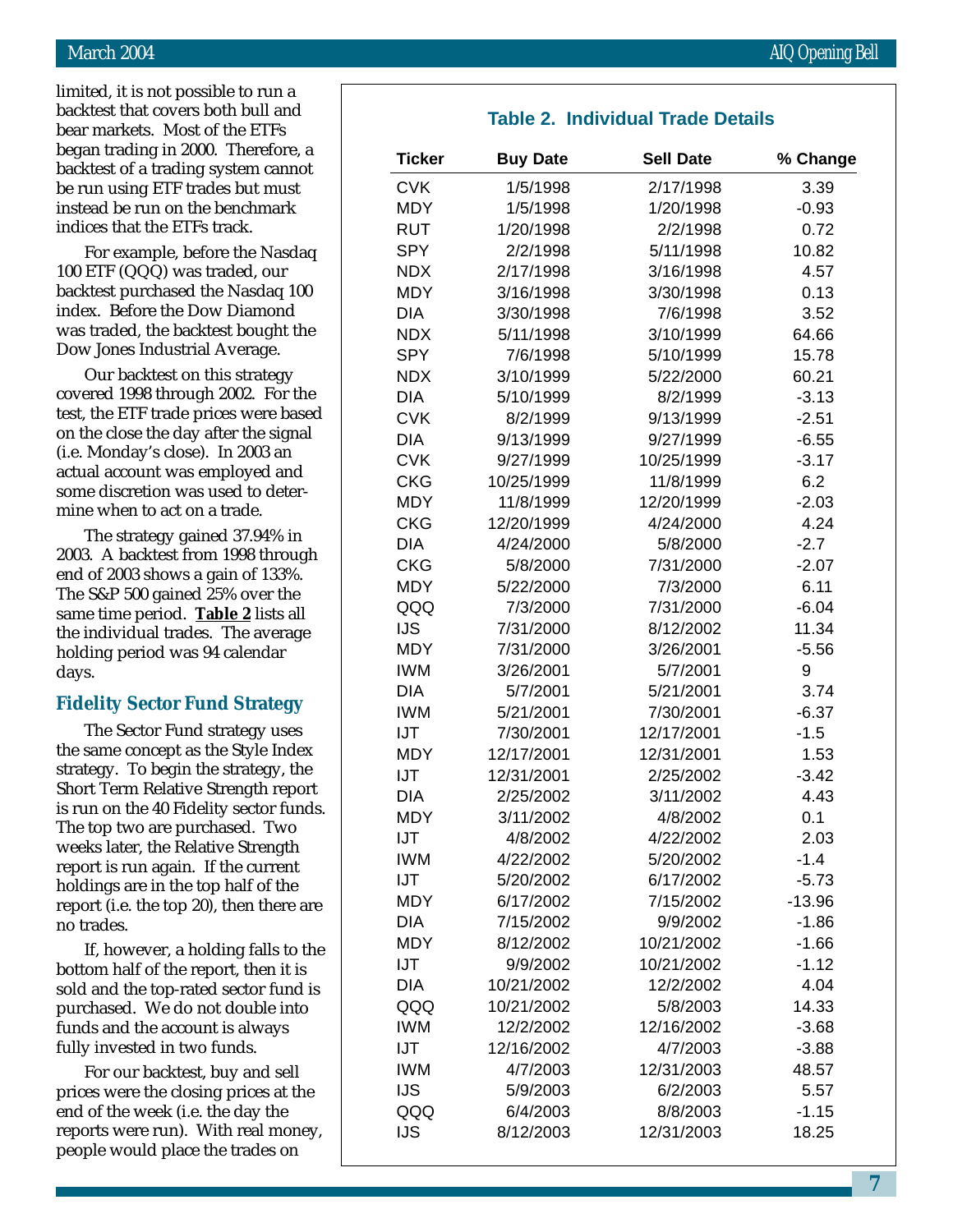#### AIQ Opening Bell March 2004

two holdings. Monday morning. Also, the portfolio was rebalanced at the end of each year to create equal positions in the

From 1998 through 2003, the portfolio gained an amazing 277%. The S&P 500 gained 25% over the same time period. The portfolio was partially insulated from the bear market because it rotated to Gold but it also took advantage of bullish periods by concentrating on technology holdings. A Portfolio Manager Summary Statistics sheet is found in **Figure 1**.

### **Summary**

A comparison of the two Relative Strength strategies is found in **Table 3**. We see that both strategies outperformed the S&P 500 by a wide margin. The return from the Sector Fund strategy is well above the Style Index strategy but that is due to the 1999-00 performance. The return on the two portfolios is fairly similar when you exclude those two years.

The risk associated with the Sector Fund strategy is well above Account Statistics/Analysis Start date: 12/31/97 End date: 12/31/03 Winners Losers Neutral ======= Number of trades: 28  $17$  $11$ 0 236.76 0.00 194.93 130.27 216.62% Maximum Profit/Loss: (22.07)%  $(12.04)$ % Average Drawdown:  $(5.76)\%$ (21.74)% Average Profit/Loss: 23.64 % 43.86 %  $(7.61)$ % 39.29 % Probability: 60.71 % Average Annual ROI: 44.27 % 67.61 %  $[21.31]$ % Reward/Risk Ratio: 8.91 Portfolio: **Starting Balance:** 100000.00 Ending Balance: 377222.03 277222.03 Gain/Loss: Gain/Loss (IRR) %: 277.22 % Annualized: 24.74 % Drawdown: Maximum:  $(25.38)\%$ Portfolio High:  $[44.82]\%$ Account default strategy: Exit Summary: Capitalization **Ruu and Hold** 90% Trailing stop .<br>No Canitalization 0K Print Export

**Figure 1.** Portfolio Manager's Account Statistics/Analysis window displaying backtest results for the Fidelity Sector Fund Strategy.

*"From 1998 through 2003, the Fidelity Sector Fund portfolio gained an amazing 277%. The S&P 500 gained 25% over the same time period."*

the Style Index strategy. For example, as of this writing the Sector Fund portfolio is holding Developing Communications and

Wireless. Needless to say, this is a high-risk non-diversified portfolio. For that reason, only a small portion of your portfolio should be placed into the Sector Fund strategy. As with any strategy, past performance does not guarantee future results.

For more detailed information on these strategies, please refer to the October and December 2003 *Opening Bells*. This article supplements the previous articles. For example, the Style Index trade details in this issue did not appear in the October issue. Similarly, the Portfolio Manager Summary Statistics page for the Sector Fund did not appear in the December issue.

At the start of next year, we'll update this year's returns for both strategies.

| Table 3. Yearly Returns (%) |  |  |  |  |  |
|-----------------------------|--|--|--|--|--|
|-----------------------------|--|--|--|--|--|

| Year    | <b>Style Index</b> | <b>Sector Fund</b> | <b>S&amp;P 500</b> |
|---------|--------------------|--------------------|--------------------|
| 1998    | 39.28              | 30.25              | 28.58              |
| 1999    | 50.01              | 93.77              | 21.04              |
| 2000    | $-3.10$            | 41.22              | $-9.10$            |
| 2001    | 2.10               | -7.65              | $-11.89$           |
| 2002    | $-18.11$           | $-14.10$           | $-22.10$           |
| 2003    | 37.94              | 39.48              | 28.69              |
| $Avg =$ | 18.02              | 30.50              | 5.87               |